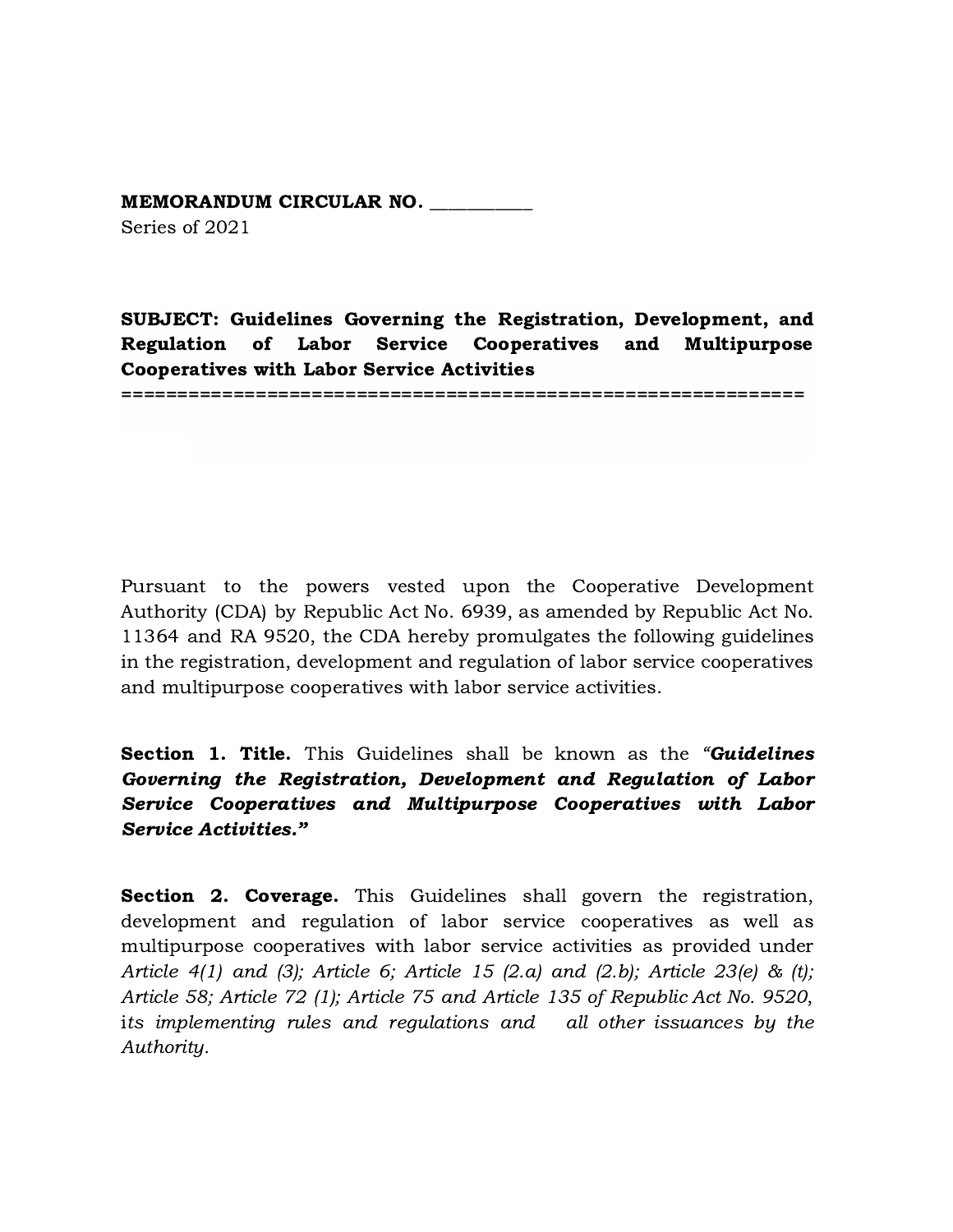**Section 3. Purpose.** This Guidelines is issued to ensure that practices of labor service cooperatives or multipurpose cooperatives with labor service activities conform to the requirements of laws, rules and regulations and to identify the needed intervention for their development.

Section 4. Definition of Terms. As used in this Guidelines, the following terms are defined as follows:

**Area of Operation** –refers to the area where the cooperative operates and where its members come from as provided for in their Articles of Cooperation and By-laws.

Board of Directors – refers to the body entrusted with the management of the affairs of the cooperative under its Articles of Cooperation and By-laws.

**Bond of Membership.** Refers to the condition where the members group themselves to attain their common goals and objectives which shall be:

1.Occupational for LSC;

2. Residential or occupational or associational for multipurpose cooperatives with labor service as one of its business activities.

**Cooperative** – refers to an autonomous and duly registered association of persons, with a common bond of interest, who have voluntarily joined together to achieve their social, economic, and cultural needs and aspirations by making equitable contributions to the capital required, patronizing their products and services and accepting a fair share of the risks and benefits of the undertaking in accordance with universally accepted cooperative principles.

**Cooperators** – refer to those members mentioned in the Articles of Cooperation as originally forming and composing the cooperative and who are signatories thereof.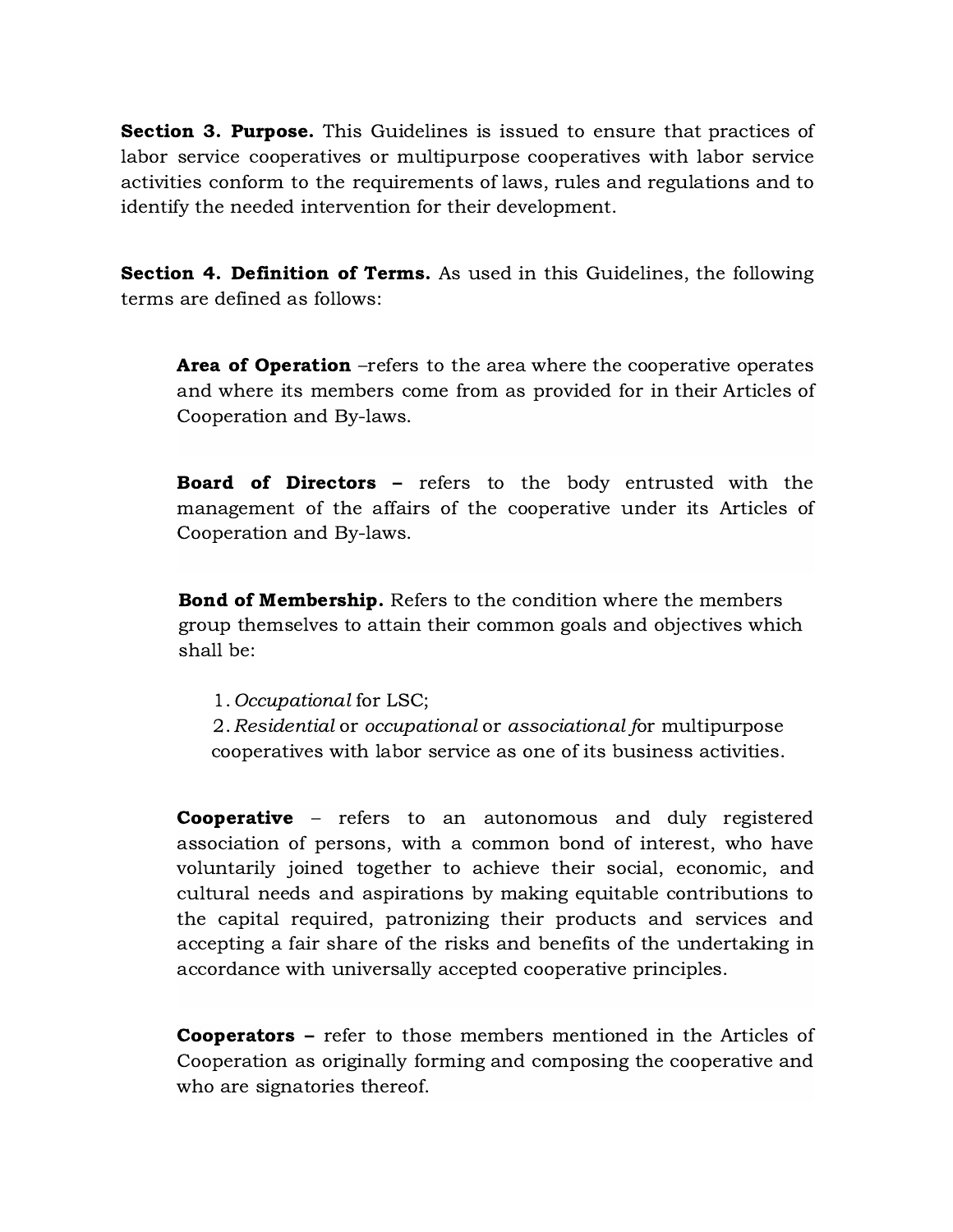## Field of Membership – refers to the specific

identification/limitation of the cooperative membership which shall be closed to specific line of skills or profession.

Labor Service Cooperative – refers to a cooperative engaged in a legitimate contracting or subcontracting arrangement providing services for a specific job or undertaking farmed out by a principal under a Service Agreement.

Member-employee – refers to an individual member of a labor service cooperative or multipurpose cooperatives with labor service activities adhering to the principles set forth in RA No. 9520 and in the Articles of Cooperation and By-Laws (ACBL), has been admitted by the cooperative as member and who has been deployed by cooperative to perform or complete a job, work, or service pursuant to Service Agreement.

**Principal**– refers to any natural or juridical entity, whether an employer or not, who puts out or farms out a job or work to a contractor.

Registration –refers to the operative act of the CDA granting juridical personality to a proposed cooperative and is evidenced by a Certificate of Registration.

Section 5. Scope of Operations. Labor service cooperatives or multipurpose cooperatives with labor service activities may operate nationwide provided that the cooperative can show that it has the technical and financial capacity to pursue its undertaking, and that its members may be able to exercise their rights and privileges as such in accordance with law.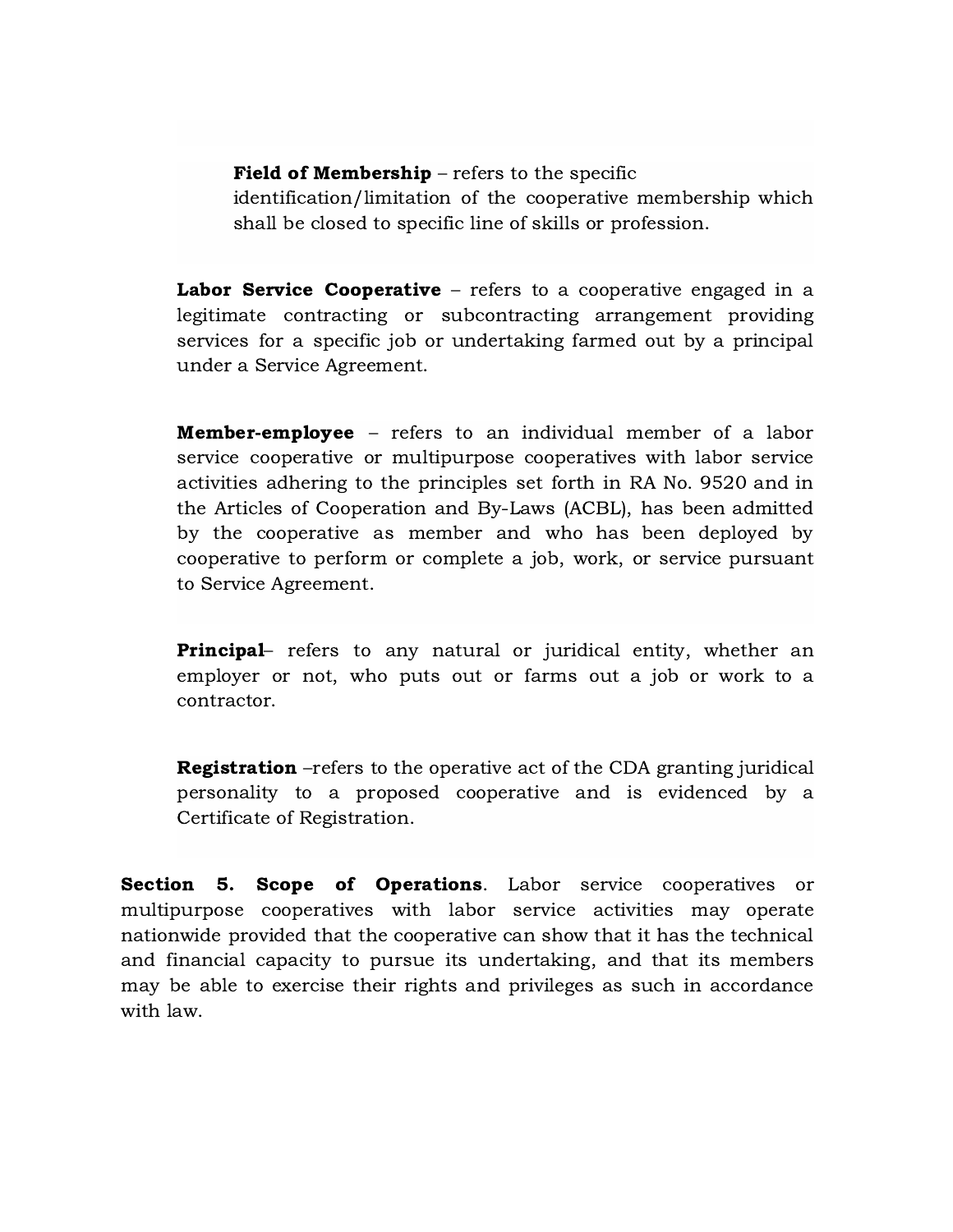Section 6. Membership in the Labor Service Cooperatives. All cooperatives engaged in labor service are strongly encouraged to make all their member-employees as regular members for them to be entitled to the full enjoyment of their rights and benefits as cooperative members.

Section 7. Bond of Membership. The bond of membership for labor service cooperative shall be *occupational*. For multipurpose cooperatives with labor service as one of its business activities, the bond of membership shall be either residential, occupational or associational. For this purpose, a cooperative having institutional as bond of membership is barred from engaging into labor service as its business activity.

Section 8. Pre-Registration Seminar (PRS). The conduct of pre-registration seminar (PRS) for prospective members of would-be cooperatives and for existing cooperatives intending to include labor service as business activity shall be in accordance with the guidelines on the conduct of PRS as prescribed by the Authority.

Section 9. Completion of Pre-Membership Education Seminar. The prospective member of a labor service cooperative or multipurpose cooperative with labor service activities must have completed a Pre-Membership Education Seminar (PMES) in accordance with the Module prescribed by the Authority.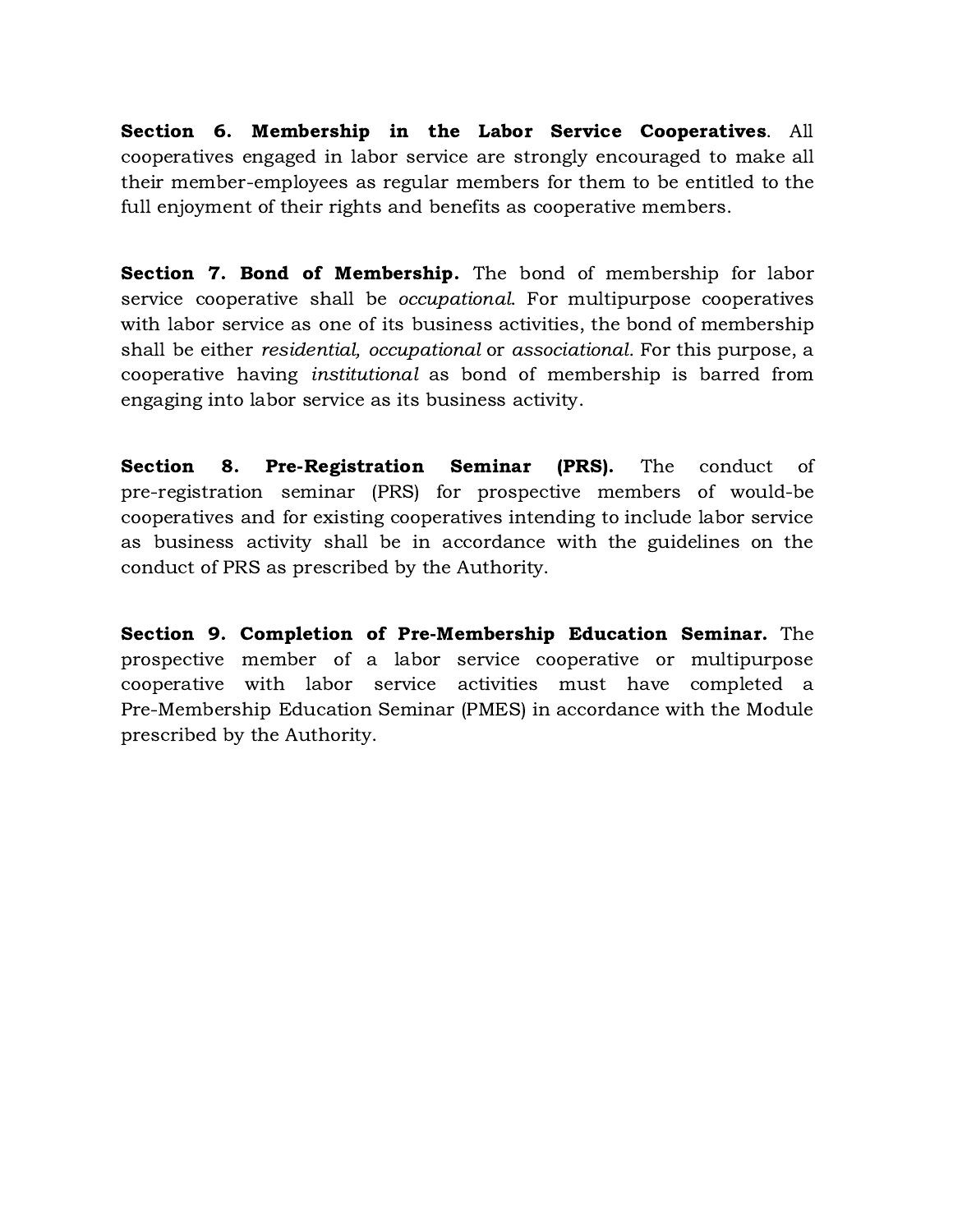Section 10. Requirements for New Registration. For new cooperatives, the following documents shall be submitted to the CDA in four (4) original copies except for item (1) below:

- 1. Cooperative Name Reservation Notice (CNRN);
- 2. Economic Survey;
- 3. Articles of Cooperation and By-Laws:
	- 3.1 The Articles of Cooperation shall be signed by all the co-operators on each and every page;
- 4. Treasurer's Affidavit;
- 5. Surety Bonds of accountable officers;
	- 6. Certification of Attendance to PRS signed by the Senior CDS for CRITS and noted by the Extension Office Director; and
	- 7. Business Plan showing the viability of engaging in labor service activity.

A registration fee is required and shall be paid only upon the approval of the application which is  $1/10$  of one percent  $(1%)$  of the paid-up capital or Php500.00, whichever is higher. In addition, one percent (1%) of the total registration fee shall be charged and paid as legal research fee.

Section 11. Requirements for amendments of Articles of Cooperation and/or Bylaws for the purpose of engaging in labor service activities. The following requirements shall be submitted to the Authority in three (3) original copies, except for item (1) below:

1. Cooperative Name Reservation Notice(CNRN), in case of change of name;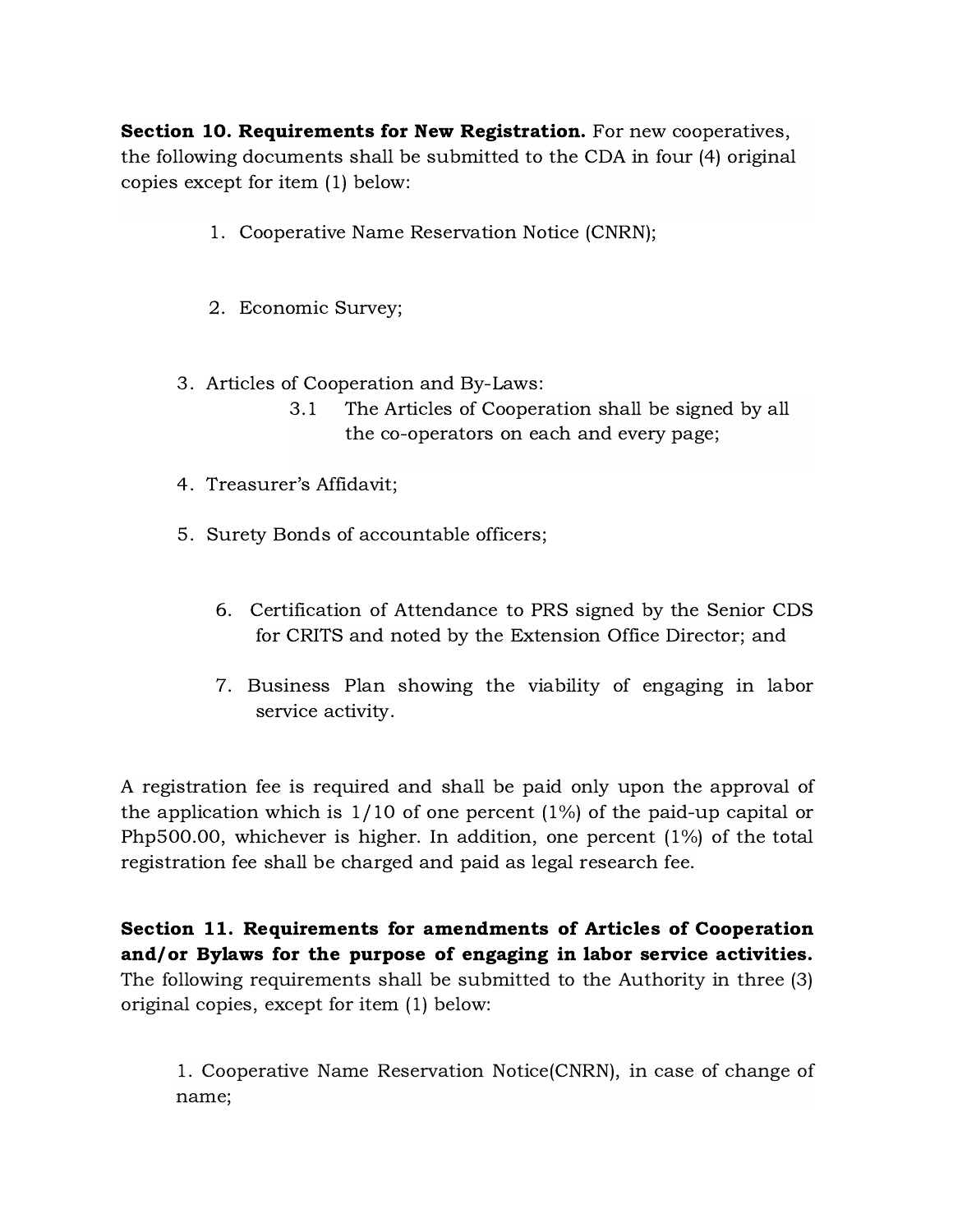2. A General Assembly (GA) Resolution prepared by the cooperative's Secretary and attested by at least majority of the Board of Directors stating the fact that said amendments have been duly approved by at least two-thirds (2/3) vote of all the members with voting rights;

3. BOD and Secretary Certificate that said amendments have been duly approved by at least two-thirds (2/3) vote of all the members with voting rights;

- 3. Amended Articles of Cooperation and By-Laws;
- 4. Updated Treasurer's Affidavit in case of amendment in the authorized capital; and
- 5. Feasibility Study indicating viability of each proposed business activity, including a Business Plan.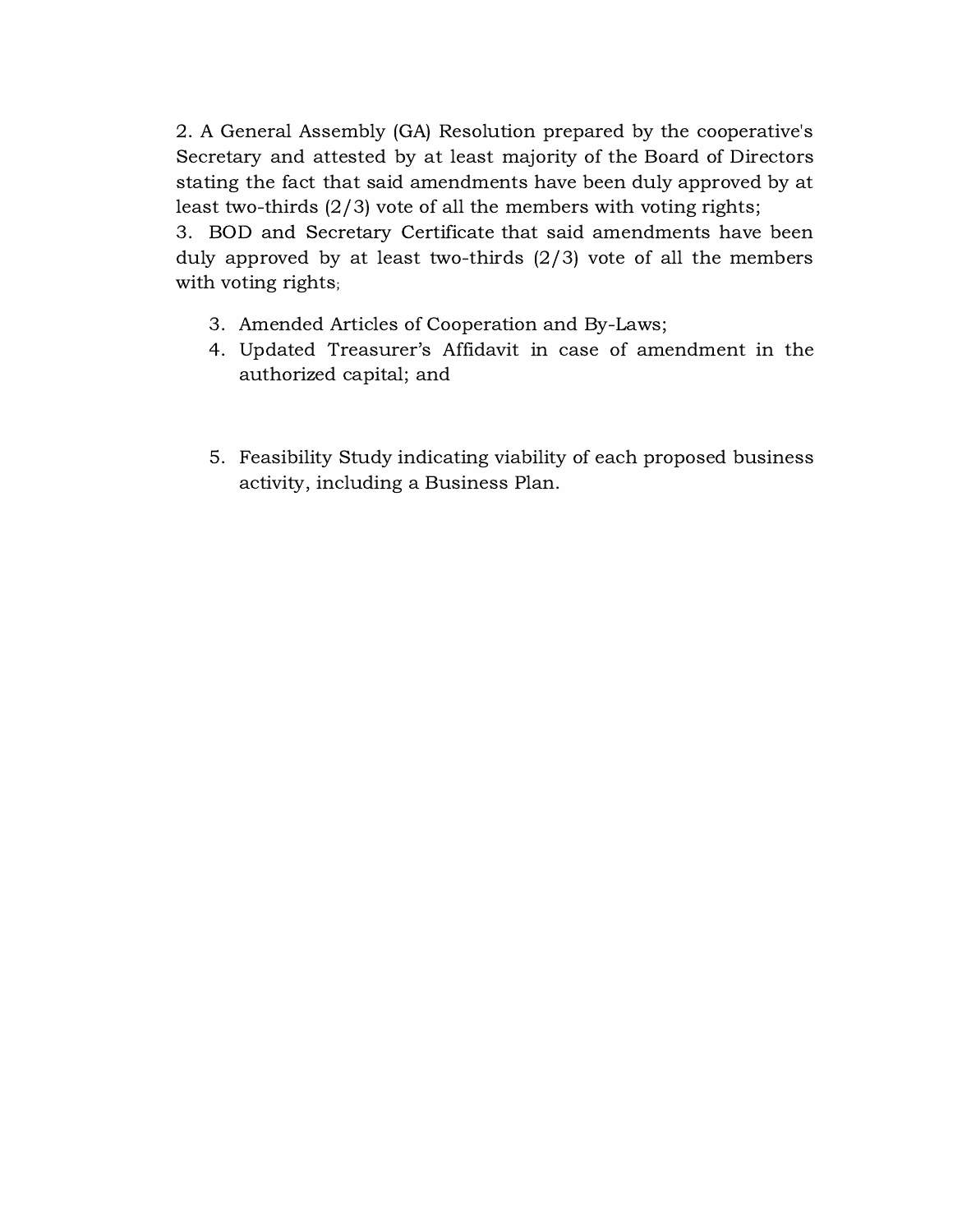An amendment fee is required and shall be paid only upon the approval of the application which is  $1/10$  of one percent  $(1%)$  of the paid-up capital if there is an increase in the paid-up capital and/or basic fee of Php300.00, whichever is higher. In addition, one percent (1%) of the total amendment fee shall be charged and paid as legal research fee.

Section 12. Multipurpose Cooperative intending to engage in labor service as one of its business activities. A multipurpose cooperative intending to engage in labor service as one of its business activities must have a minimum net worth of at least Ten Million Pesos (Php 10, 000, 000.00), as shown in the latest Annual Financial Statement, and must have an available paid-up capital for labor service operation of at least Five Million Pesos (Php 5,000,000.00) as provided for in the Business Plan. Provided that, the cooperative did not incur net loss for the last three consecutive years and its net worth is progressive for the last three (3) years from the date of application.

In addition to the foregoing, the following must be complied with:

- a. The said cooperative must be operating and reporting for at least five (5) years.
- b. Existing Business Plan showing the viability of engaging in labor service activity;
- c. There must be at least three (3) prospective principals;
- d. All officers of the cooperative must have undergone intensive trainings relative to applicable labor laws, rules and regulations; and
- e. The General Assembly Resolution approving the engagement of the cooperative in labor service activity as well as allocating funds of Five Million Pesos (Php5,000,000.00).

Section 13. Registry of Members for Multipurpose Cooperative with Labor Service Activities. The multipurpose cooperative with labor service activities shall maintain a separate registry of its deployed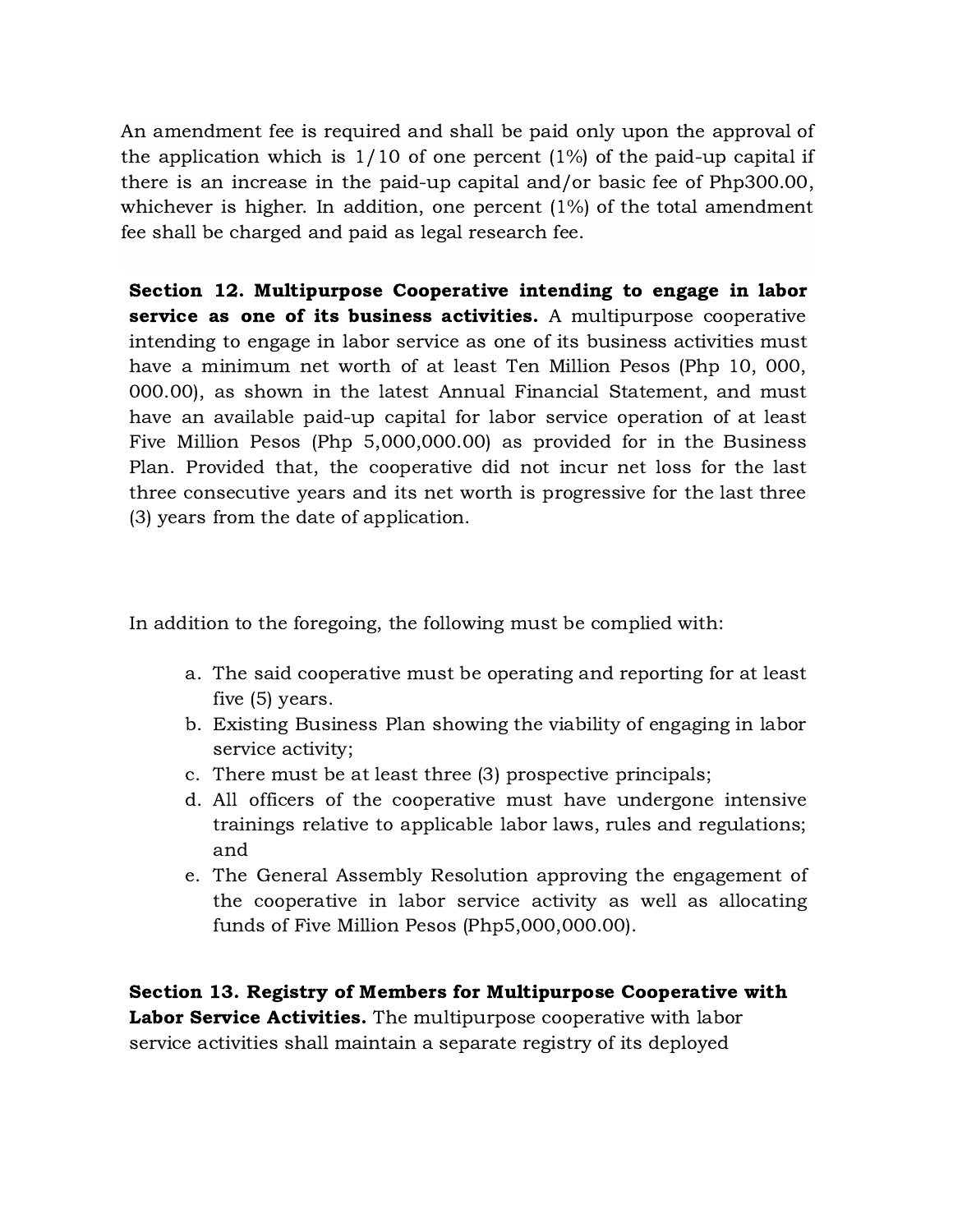member-employees, taking into consideration the following types of membership:

> a. Regular Member - refers to a member-employee who has the right to vote and be voted upon and entitled to all the rights and privileges of membership under the Code.

b. Associate Member - refers to a member-employee not entitled to vote and be voted upon. However, he/she shall be entitled to the preferential rights and privileges as indicated in the By-laws and under RA No. 9520. An associate member who has patronized the cooperative for two (2) years, may apply for regular membership provided he/she meets the minimum requirements of regular membership. Failure of the associate member to apply for regular membership after the lapse of two (2) years as mentioned herein shall mean termination of his/her membership in the cooperative.

Section 14. Jurisdiction. All applications for registration of labor service cooperatives and any amendment thereto as well as amendments for multipurpose cooperatives intending to engage into labor service activities shall be filed and registered with the CDA Extension Office (EO) having jurisdiction over the principal office of the proposed or existing cooperative.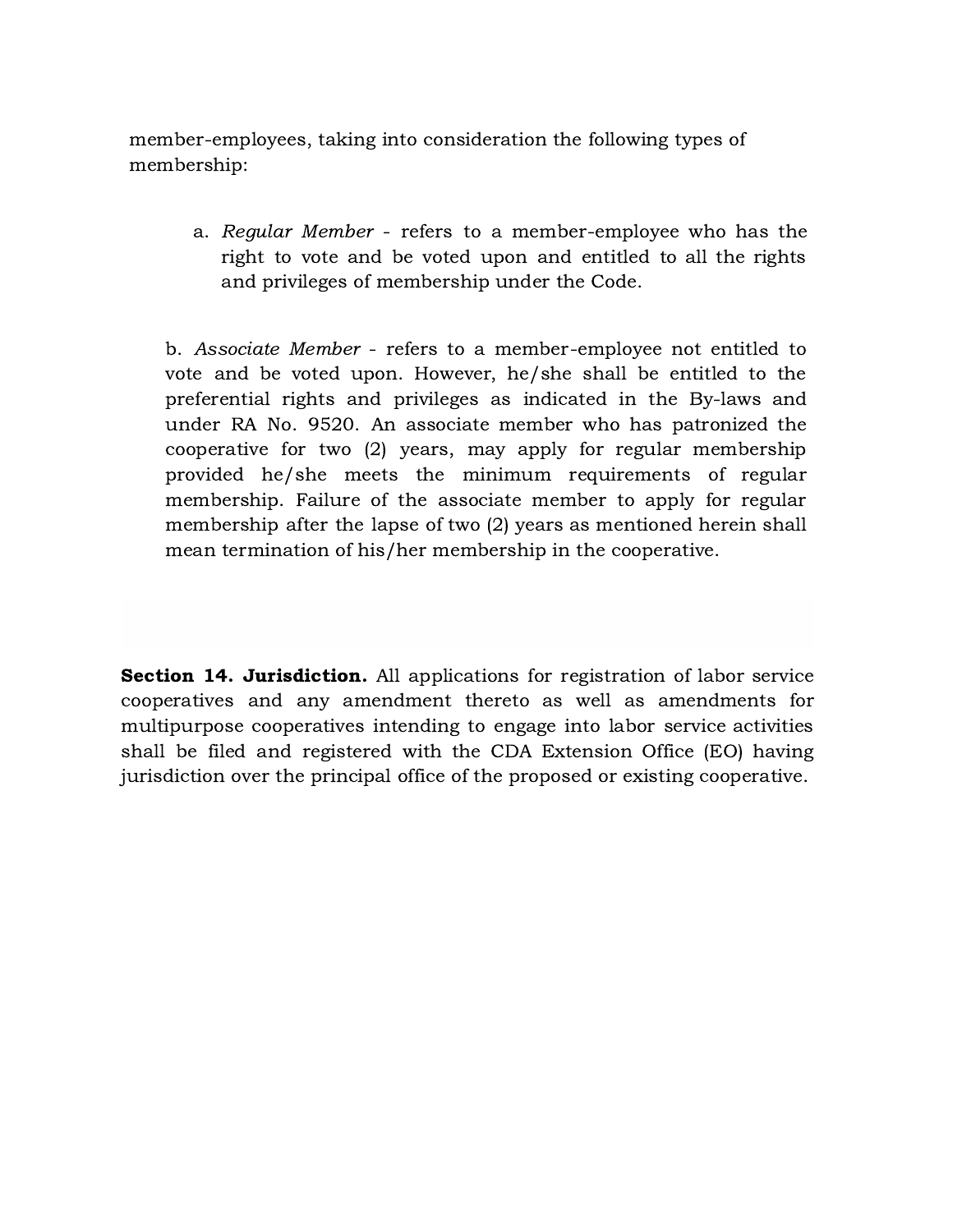Section 15. Capital Requirements. All labor service cooperatives shall be organized with share capital contributions from members. The authorized share capital of a cooperative shall be provided for in its Articles of Cooperation. At least twenty-five percent (25%) of the authorized share capital shall be subscribed by the members and at least twenty-five percent (25%) of the subscribed share capital shall be paid by the members prior to registration.

For purposes of registration, the paid up capitalization requirement for the labor service cooperatives shall not be less than fifteen thousand pesos (Php15,000.00). However, to operate as such labor service cooperative by engaging in a legitimate contracting or subcontracting arrangement, it must comply with the paid up capital requirement by the Department of Labor and Employment (DOLE) of at least five million pesos (Php5,000,000.00), in which case, the authorized share capital shall be amended accordingly.

Section 16. Prohibited Practices and Activities. The following practices and activities are prohibited:

- 1. Contracting the services of another entity/unit/group to manage a contract entered into by the cooperative;
- 2. Officers transacting business with the cooperative such as lending and financing under terms and conditions which are not fair and reasonable under the circumstances;
- 3. Officers or employees of the principal transacting business with the cooperative under terms and conditions which are not fair and reasonable under the circumstances;
- 4. Members of an employee cooperative of any institution/entity cannot be deployed to perform the services contracted out by the said institution/entity.
- 5. A cooperative having institutional as bond of membership engaging into labor service as its business activity.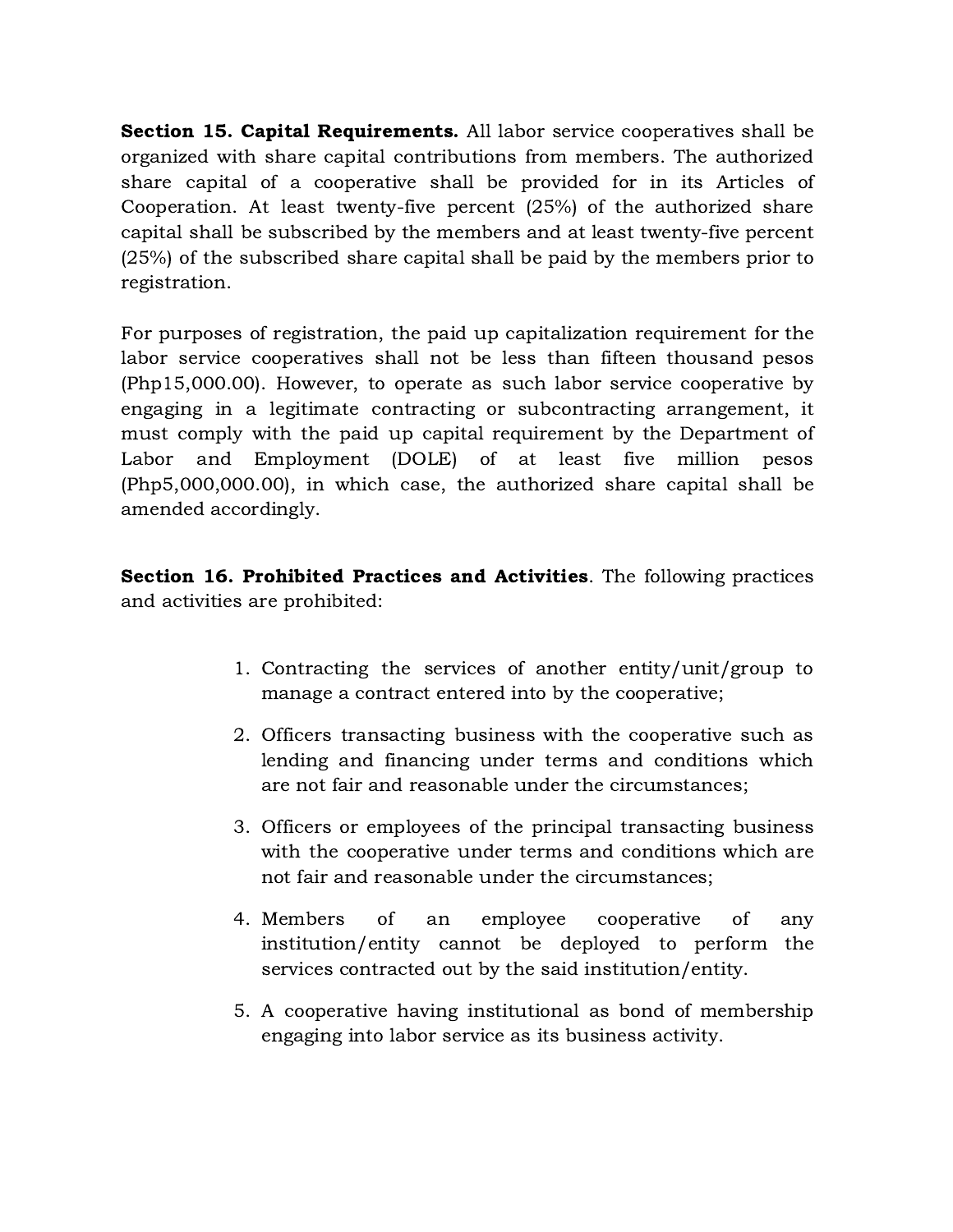6. Acceptance as well as the terms and conditions of employment of the members-employees are controlled directly or indirectly by the HR of the principal.

7. Existence of the same key officers and/or employees both in the cooperative and in the principal.

8. Transferring or accepting of member-employee from one labor service cooperative to another without the knowledge and consent of the concerned member-employee.

9. The period of deployment of the member-employee is shorter than the duration of the service contract of the cooperative with the principal.

Section 17. Members Rights and Benefits. Member-employees shall be entitled to the following rights and benefits aside from those provided for by labor laws, rules and regulations:

- 1. Interest on Share Capital;
- 2. Patronage Refund;
- 3. Accident and Health Insurance. For accident insurance the same shall not be less than Php50,000.00 per member, preferably from any insurance cooperatives.
- 4. Separation/retirement pay;
- 5. Membership capability and awareness seminar;
- 6. Other benefits that the cooperative may provide.

Section 18. Fund For Separation and Retirement Benefits. To protect the interest of a member-employee, the cooperative shall create a separate fund to cover the separation and retirement benefits of its member-employee in accordance with the provision of the labor law and policy of the cooperative.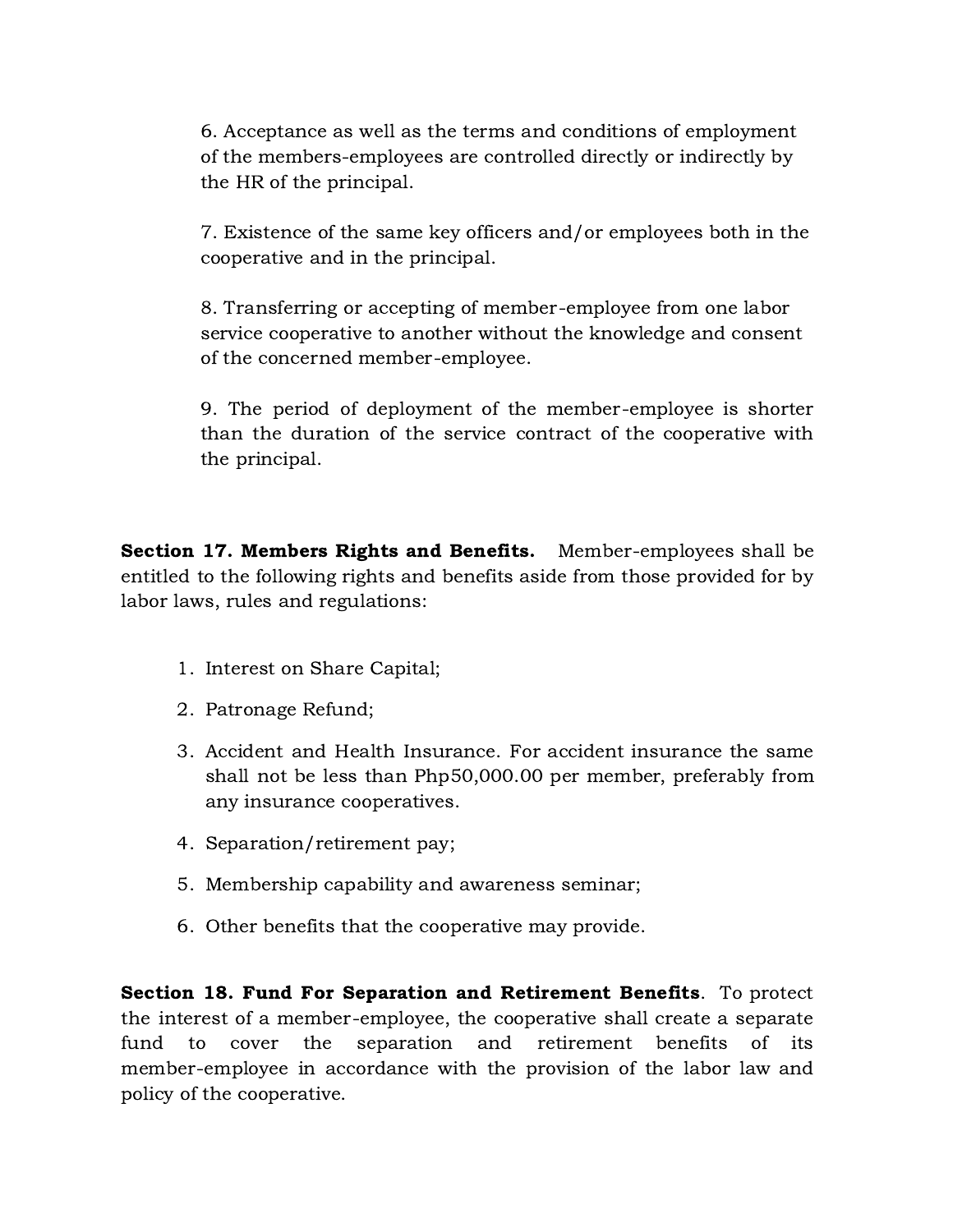If upon separation and/or retirement, the member-employee also opts to terminate or withdraw his/her membership from the cooperative, he or she shall also be entitled to a refund of all capital contributions and savings including earnings of such contribution, net of amount due to the cooperative subject to the provisions of Articles 30 (1) and 31 of RA 9520.

Subject to the condition as stated in Rule 10 of the Revised IRR, the terminated member shall still be entitled to interest on share capital and patronage refund accruing to him/her until fully paid, unless the delay is caused by the member in which case, it shall be computed based on the effectivity date of the termination/withdrawal.

Section 19. Effects of Termination of Membership and Employment. Termination of employment does not automatically terminate membership. However, refusal of the member to be deployed by the cooperative without justifiable reason may be a ground to terminate membership in accordance with the by-laws, policies, rules and regulations of the cooperative, Provided, That those who have reached the mandatory retirement age shall not be denied continued membership.

Section 20. Transparency to Members. The cooperative shall be obliged to regularly update its members on the financial condition of the cooperative by posting its financial statements in a conspicuous place within the cooperative premises.

Every member of the cooperative shall have the right to access its own information in accordance with Memorandum Circular No. 2013-06 entitled, "Clarificatory Policy on the Member's Right to Examine under Article 83 in relation to Article 52 of Ra No. 9520."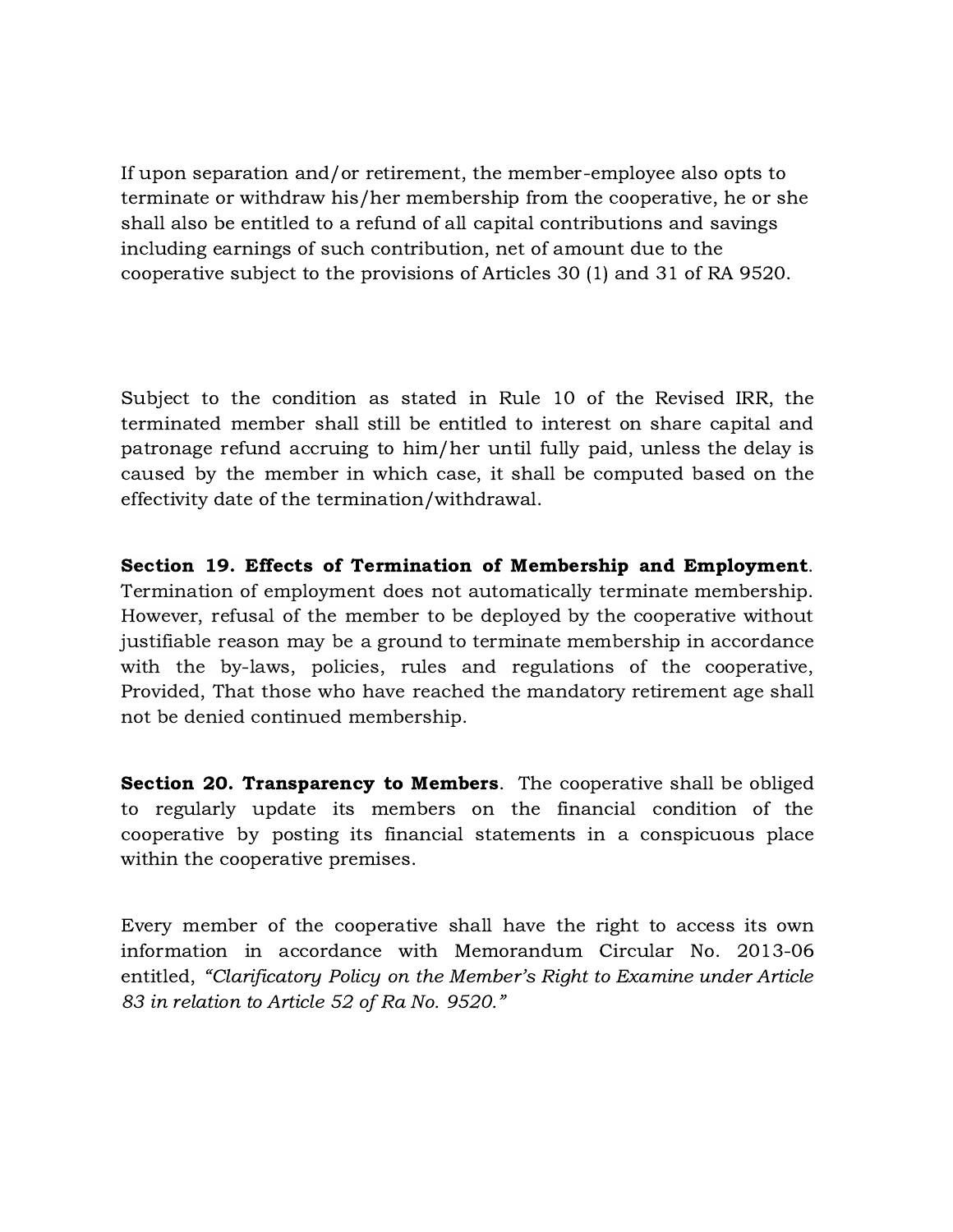Section 21. Security of Tenure. All member-employees of the cooperative engaged in labor service shall be considered as regular employees thereof. As such, their employment cannot be terminated except on just and/or authorized causes as provided in the labor code.

They shall also enjoy the rights and privileges as well as the duty to comply with their respective obligations as members of the cooperative as provided under RA No. 9520 and related laws, rules and regulations and jurisprudence.

Section 22. Required Number of Principals. Labor service cooperatives and multipurpose cooperatives with labor service activities shall, during its first year of operation, enter into a contracting or subcontracting arrangement with at least one (1) principal. Provided that, after two (2) years of operation, the said cooperative shall have three (3) or more different principals.

Section 23. Computation of Administrative fees. The Standard computation of Administrative fees shall be as follows:

REIMBURSABLE COSTS:

a. Payable directly to member-employees

| (i)      | Salaries                      | XXX        |
|----------|-------------------------------|------------|
| (ii)     | Night differential premium    | XXX        |
| (iii)    | <b>ECOLA</b>                  | XXX        |
| (iv)     | $13th$ month pay              | XXX        |
| (v)      | Service Incentive Leave (SIL) | <b>XXX</b> |
|          |                               |            |
| Subtotal |                               | XXX        |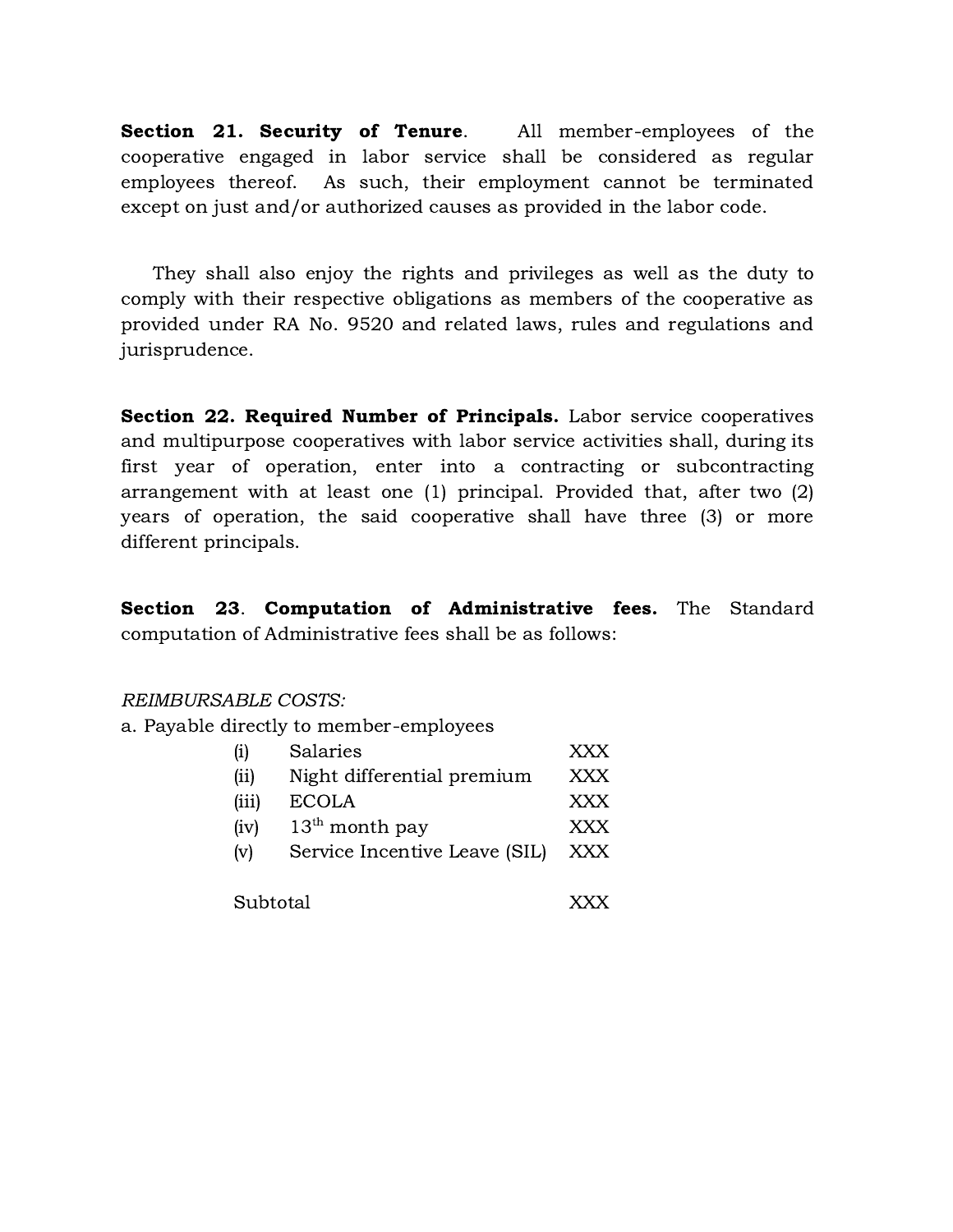b. Mandatory contributions for member-employees benefits as employer share payable to the:

| (i)                      | <b>SSS</b>    | <b>XXX</b> |            |
|--------------------------|---------------|------------|------------|
| (ii)                     | Philhealth    |            | XXX        |
| (iii)                    | ECC Insurance |            | XXX        |
| (iv)                     | Pag-IBIG Fund |            | XXX        |
| Subtotal                 |               | XXX        |            |
| TOTAL REIMBURSABLE COSTS |               |            | XXX        |
| ADMINISTRATIVE FEE (10%) |               |            | XXX        |
| TOTAL CONTRACT COST      |               |            | <b>XXX</b> |

Reimbursable costs as herein defined shall not form part of the income of the cooperative. They shall be treated as a refund by the principal of the funds advanced by the cooperative.

Section 24. Administrative Fee. The service agreement between the principal and the labor service cooperative or multipurpose cooperative with labor service activities shall include the standard administrative fee of not less than ten percent (10%) of the total contract cost.

Section 25. Certificate of Compliance. All labor service cooperatives and multipurpose cooperatives with labor service activities shall submit the required reports for the issuance of Certificate of Compliance (COC) by the Authority. In the renewal of COC, the said cooperatives shall be required to secure a group policy of accident insurance for the deployed members, both regular and associate, considering the high risk of labor service.

Section 26. Allocation and Utilization of Statutory Funds. All labor service cooperatives and multipurpose cooperatives with labor service activities shall comply with the rules, regulations and issuances promulgated by the Authority in the allocation and utilization of Statutory Funds.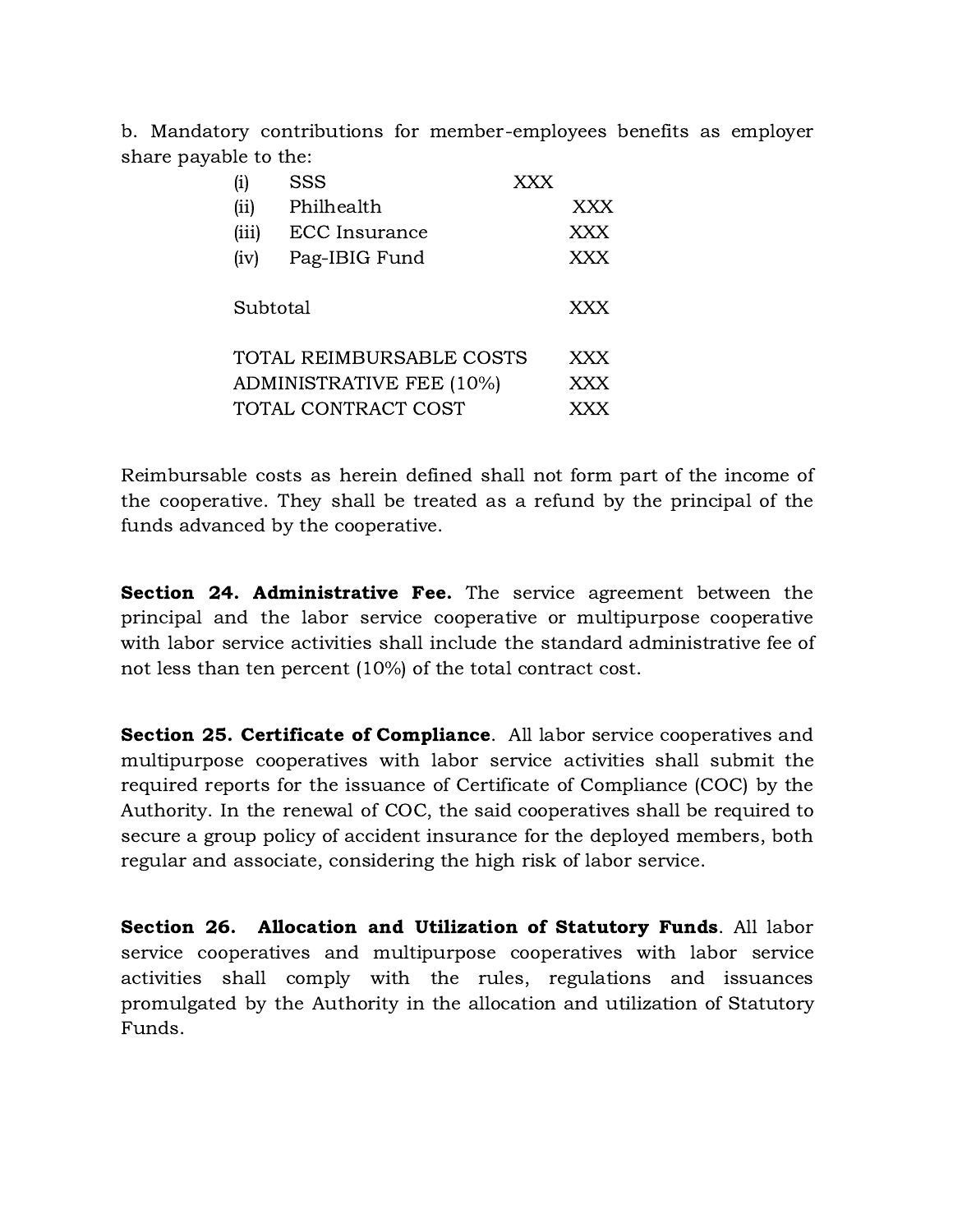Section 27. Developmental Intervention. The Authority shall formulate programs for the development of labor service cooperatives or multipurpose cooperatives with labor service activities for their viable and efficient operation.

**Section 28. Capital Build-up.** The by-laws and/or policies of every cooperative shall provide for a reasonable and realistic member capital build-up program to allow the continuing growth of the member's investment in their cooperative as their own economic conditions continue to improve.

Section 29. Capital Build-Up Program and Savings Mobilization. To promote continuous capital build-up, every member shall invest in the share capital of the cooperative. The by-laws and policies of labor service cooperatives or multipurpose cooperatives with labor service activities shall provide for the continuous contribution of share capital.

To strengthen the asset-base of members and to promote the financial stability of the cooperative, thrift and savings mobilization is encouraged among members. For this purpose, the cooperative shall accept savings and time deposits of its members.

Section 30. Treatment and Effect of Capital Build-Up Program and **Savings Mobilization.** Capital Build-Up deducted from every member shall be treated as an asset of member and the cooperative shall serve as depository of such money. The amount deducted as Capital Build-up shall be posted in every ledger of the members and shall be recorded as paid-up share capital once the amount thereof equals the required par value.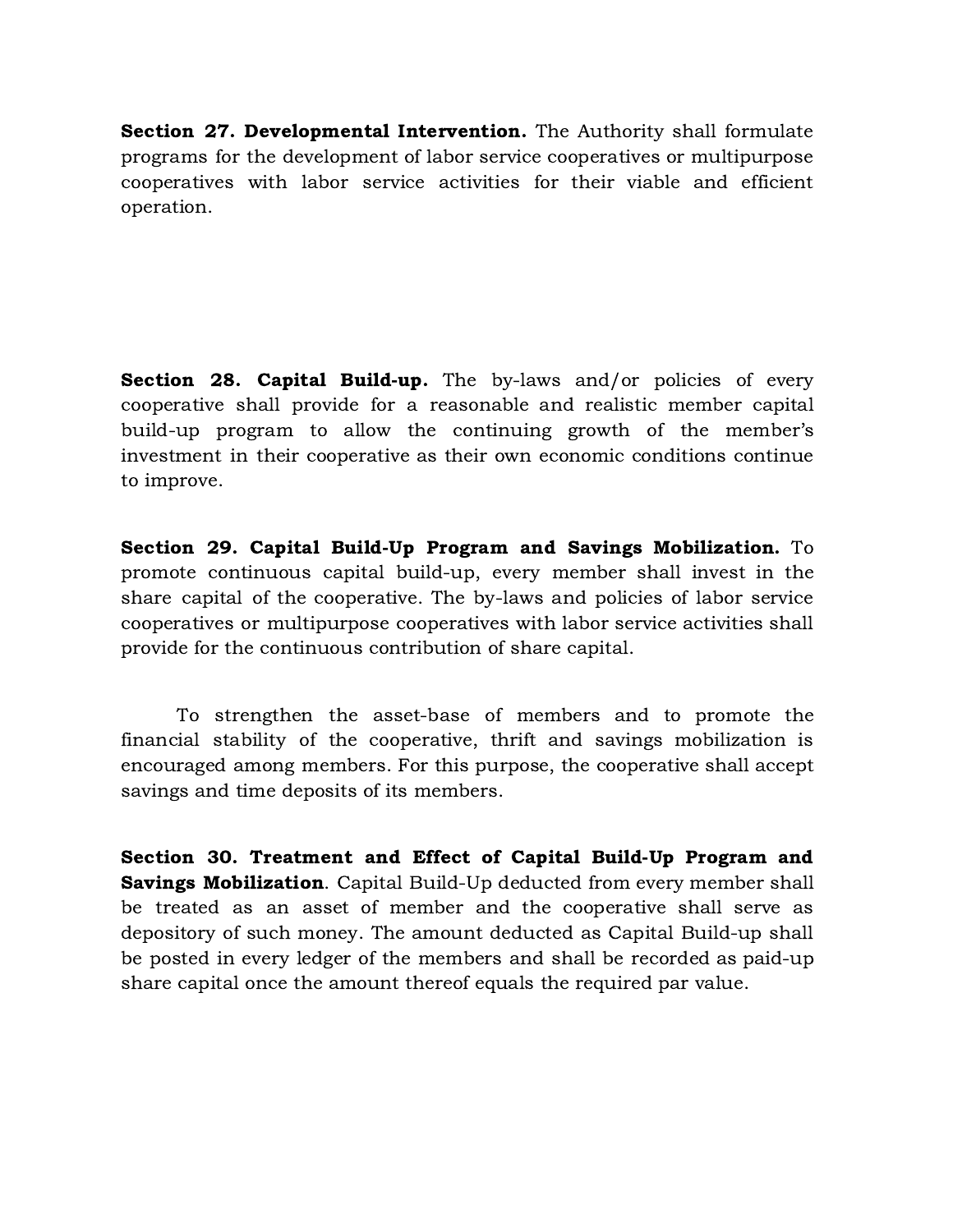Section 31. By-laws/Policy and Subscription Agreement. The By-laws/Policy of the cooperative shall provide for the mode, manner and condition of payment of the members' contributions to the capital build-up and savings mobilization. Members' contributions to the capital build-up shall be covered by a subscription agreement.

Section 32. Issuance of Share Certificate and Evidence or Proof of Deduction and Receipt of Payment. Every payment or deduction made from the members' salary intended for payment of his/her share capital or capital build-up contribution shall be covered by an evidence or proof of deduction and receipt of payment issued by the cooperative. The cooperative shall also issue a share certificate to the member based on the number of shares fully paid at least every end of the calendar year or unless otherwise provided for in the Bylaws.

Section 33. Instrument for Salary or Wage Deduction. A member of a cooperative may, notwithstanding the provisions of existing laws to the contrary, execute an instrument in favor of the cooperative authorizing his employer to deduct from his/her salary or wages, commutation of leave credits and any other monetary benefits payable to him by the employer and remit such amount as maybe specified in satisfaction of a debt or other demand due from the member to the cooperative.

Section 34. Member Individual Written Authorization. In cases where the collection of share capital or capital build-up contribution is by salary deduction, the member shall issue an instrument authorizing the employer to deduct from his/her salary an amount representing his/her share capital or capital build-up contribution in accordance with Article 113 (3) of the labor code in relation to Article 58, RA 9520. Any deduction of said contribution from the payroll of any member without his/her written authority shall not be allowed.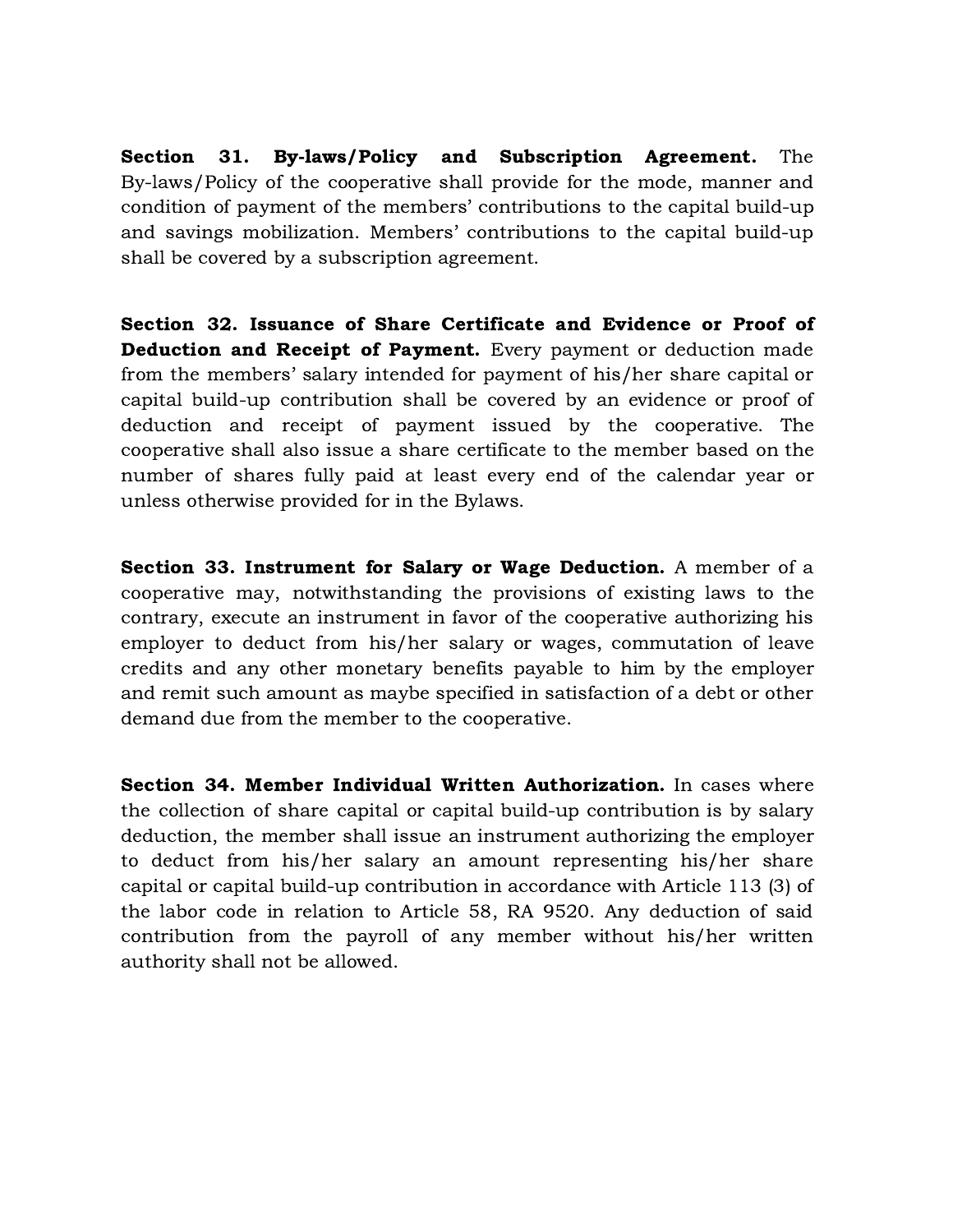Section 35. Treatment of Unclaimed Share Capital, Interests, Savings, and other benefits due to a former member-employee. In cases of termination of the membership and/or employment of a member-employee, any unclaimed share capital and interests thereto, savings, patronage refund and other benefits due to former member-employee shall be held in trust by labor service cooperative or multipurpose cooperative with labor service activities and treated as payables. Provided that, due diligence in notifying the said former member-employee must be exerted by the said cooperative.

Section 36. Conduct of Inspection. The Extension Office (EO) concerned shall conduct regular inspection of the labor service cooperative or multipurpose cooperative with labor service activities to ensure compliance with this Guidelines, laws, rules and regulations, issuances of the Authority and other appropriate government agencies.

Section 37. Compliance with general labor standards and other laws. Labor service cooperatives or multipurpose cooperatives with labor service activities are required to comply with the requirements of labor laws and its implementing rules and regulations and the minimum requirements prescribed by existing laws, rules and regulations relating to wages, hours of work, allowances and other monetary and welfare benefits, including those set by occupational safety and health standards.

**Section 38. Sanctions.** The Authority may, after due notice and hearing, revoke the Certificate of Compliance copy furnished to the concerned government agencies on any violation of this Guidelines. The Authority may, however, proceed with the dissolution proceedings after due notice and hearing.